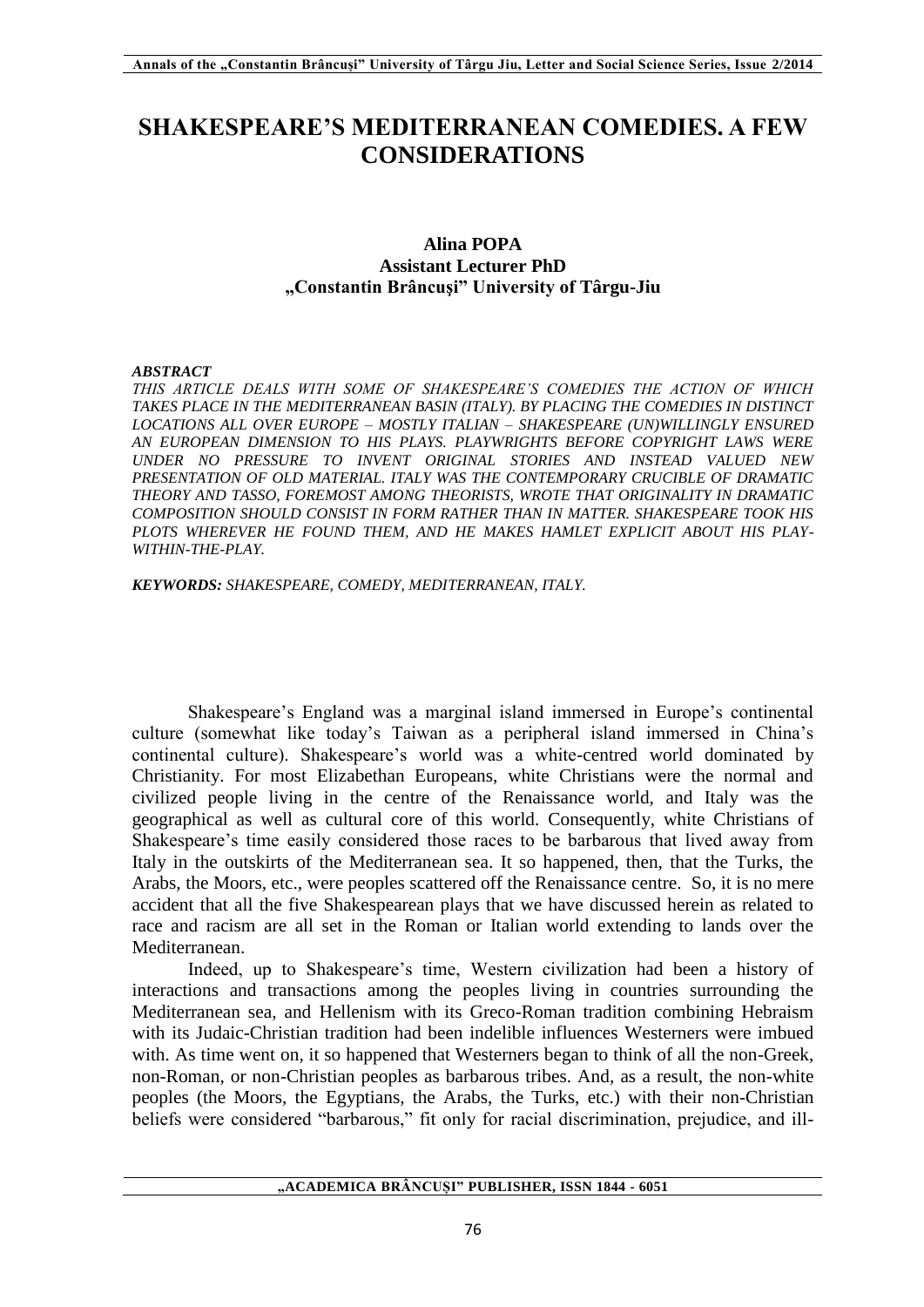treatment. Besides this, owing to religious discrepancies and other cultural factors, the Jews were also included in the list that had to face racism not only in imaginary works but also in real life.

I have seen it that the *Palace of Pleasure*, the *Golden Ass*, the *Ethiopian History*, *Amadis of France*, the *Round Table*, bawdy comedies in Latin, French, Italian and Spanish have been thoroughly ransacked to furnish the playhouses in London. [1]

Such a statement testifies to the cosmopolitan nature of the London theatre companies and audiences alike. It also justifies the presence in the plays of Early Modern England of so many references to European locations which also abound in Shakespeare's plays, with a prominent position occupied by the Italian settings.

Ever since Chaucer's Clerk and Franklin told tales from the *Decameron*, English literature has borne traces of Italian stories, though to call them "Italian" is to dismiss their remote origins, in many cases lost in the distance of antiquity and Indo-European folklore. It was the Renaissance versions, however, the "mery bookes of *Italie*" that delighted sixteenth-century English readers and, according to Roger Ascham, undermined their faith and morals.

In a public lecture at the University of Sydney in 1966, Italian scholar Mario Praz – commenting on the scarcity of murders and treasons in Shakespeare's "Italian plays", asks a number of questions addressing the obvious differences between the nature of the Italian characters in the dramas of the age and those of Shakespeare:

Was it because Shakespeare disdained the cheap appeal of Italian criminality? Or because the broadness of his vision made him keep in the background the abject and horrible side of human nature, and stress the pure and noble one? Or because the acquaintance he had with Italian things enabled him to take a more sober view of Italian society than the current one circulated by religious or conservative fanatics and cherished by the thrill-seeking crowd? [2]

Indeed, the Italian characters in Shakespeare's plays are more gentle than those of his contemporaries; his Italy is idealized, and the overall impression is that Shakespeare did travel to that country, and had a first-hand knowledge of it. This is a topic that invited endless speculations over the centuries of Shakespearean scholarship. One interesting theory is that advanced by William Bliss who – almost jokingly – demonstrates that Shakespeare did travel to Italy in the late 1570s, having joined Drake in his round-theworld expedition.

Playwrights in those times before copyright laws were under no pressure to invent original stories and instead valued new presentation of old material. Italy was the contemporary crucible of dramatic theory and Tasso, foremost among theorists, wrote that originality in dramatic composition should consist in form rather than in matter. Shakespeare took his plots wherever he found them, and he makes Hamlet explicit about his play-within-the-play: "The story is extant, and writ in choice Italian" (3.2.240).

As a group, Shakespeare's comedies are in many ways his most complicated plays. Their plots are often convoluted; the multiple identities of many of their characters can be confusing; and the emotions they produce range freely from delight and wonder to anxiety and grief. But the comedies also include many of Shakespeare's most satisfying and most spectacular and popular plays. At one level, there is the sheer humour: the comedies are rife with extravagant characters given to outrageous behaviour. At another, there is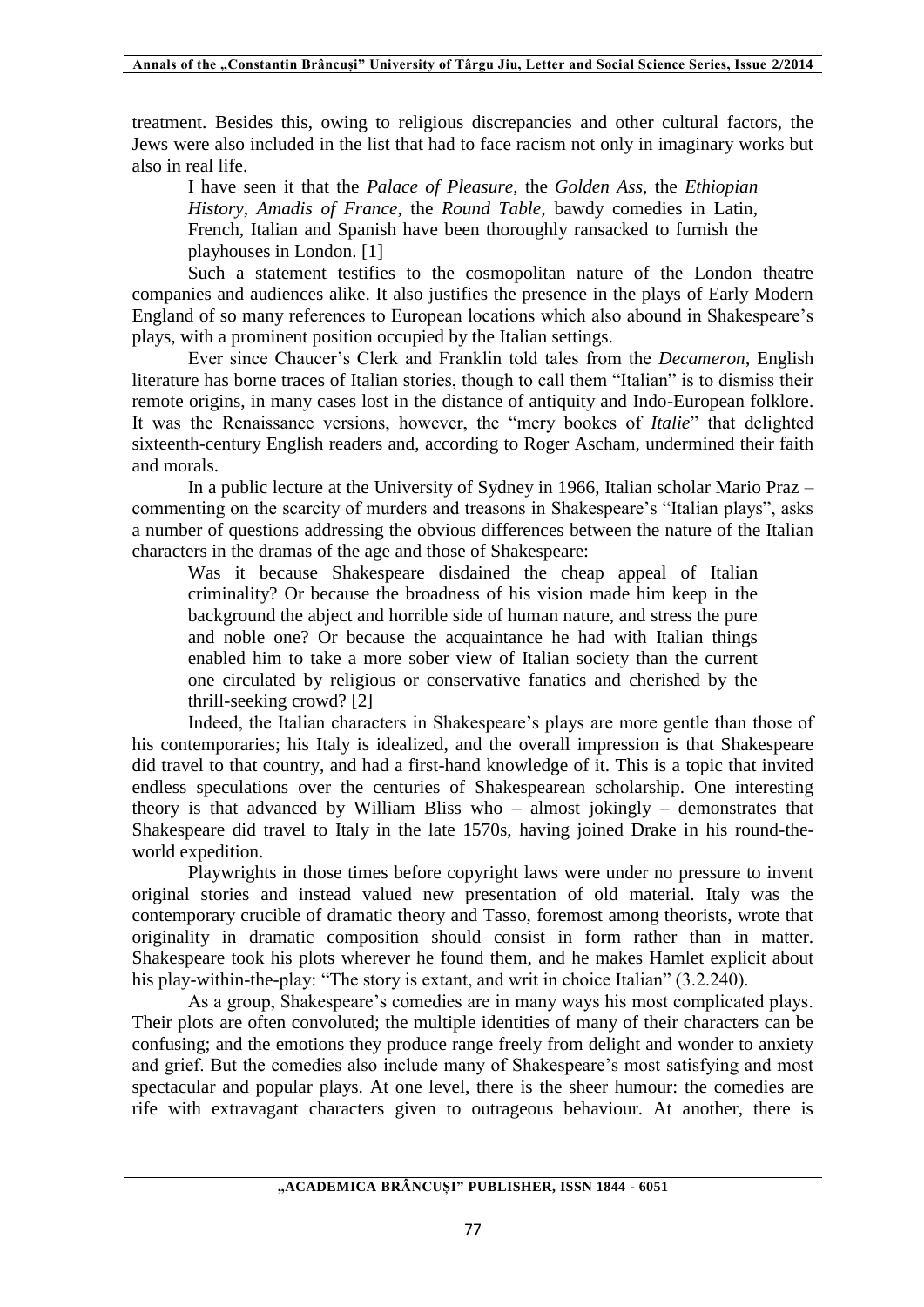romance galore, although love can be unrequited or frustrated. But audiences also accompany characters into fantastic or seemingly ungoverned realms, where personalities can suddenly change, for better or for worse. Characters and audiences alike also discover that intrepid exploration of new territories, whether out in the world or within themselves, can alter and improve reality with the ,,inventiveness and curiosity of a child" [3]. It is hardly surprising, then, that Shakespeare's comedies continue to give new generations good cause for celebration.

It has already been mentioned the European locations of Shakespeare's comedies. With the exception of *The Merry Wives of Windsor*, and *As you Like It*, most of them are set around the Mediterranean: *Love's Labour's Lost* is set in Navarre; *Twelfth Night, or What you Will* in Illyria; *All's Well That Ends Well* in Rossillion, Paris but also in Florence, Italy; *The Taming of the Shrew*, and *The Two Gentlemen of Verona* in Verona, Padua, Milan; *The Merchant of Venice* in Venice; *Much Ado About Nothing* in Messina, in Sicily; *A Midsummer Night's Dream* in ancient Athens; *The Comedy of Errors* in ancient Syracuse and Ephesus; and *Troilus and Cressida* in ancient Troy.

Louise George Clubb, commenting upon Shakespeare's indebtedness to Italian sources, provides the following list:

- *The Two Gentlemen of Verona* has sometimes been connected with Boccaccio's *novella* of Tito and Gisippo, *Decameron* (c. 1352), x, 8, through Elyot's *Boke named the Governour* (1531) and other English versions. The complete *Decameron*  was not translated into English until 1620.
- *Romeo and Juliet* is related to a story in Masuccio Salernitano, *Il Novellino* (1476) 33, retold in Luigi Da Porto's *Historia novellamente ritrovata di due nobili amanti*, "Romeo e Giulietta" (1530), again in Matteo Bandello's *Novelle* (1554–73), ii, 19, translated by Pierre Boaistuau and appended to Franc¸ois de Belleforest, *Histoires Tragiques Extraictes des Oeuvres Italiennes de Bandel* (1559), by William Painter, *Palace of Pleasure* (1566–67), ii, 25, and into verse by Arthur Brooke, "The Tragicall Historye of Romeus and Juliet" (1562).
- *The Merchant of Venice* fuses several sources, including Masuccio's *Novellino* 14, and Ser Giovanni Fiorentino, *Il Pecorone* (c. 1390), iv, 1, not translated in Shakespeare's time.
- *The Merry Wives of Windsor* has been thought to owe something to *Pecorone* ii, 2.
- *Much Ado About Nothing* is indebted to Bandello's *novella* i, 22, of Timbreo and Fenicia.
- *Twelfth Night* comes from a plot also used in Bandello ii, 36, and Barnabe Riche, *Farewell to the Militarie Profession*, the tale of Apolonius and Silla (1581).
- *Measure for Measure* is based on Giovanni Battista Giraldi's *Ecatommiti* 8, 5, the *novella* of Iuriste and Epitia (1565), the whole collection translated into French by Gabriel Chappuys (1584); the same story was adapted by George Whetstone as a play *Promos and Cassandra* (1578) and in *Heptameron of Civil Discourse* (1582).
- *Othello* also is from the *Ecatommiti* 3, 7, the tale of the Moor of Venice.
- *All's Well That Ends Well* follows *Decameron* iii, 9, the tale of Giletta, translated by William Painter, *Palace of Pleasure* (1566–67), i, 38.
- *Cymbeline* contains elements suggesting that Shakespeare knew both *Decameron* ii, 9, the tale of Zinevra, and an anonymous English version *Frederyke of Jennen*  (1516) [4].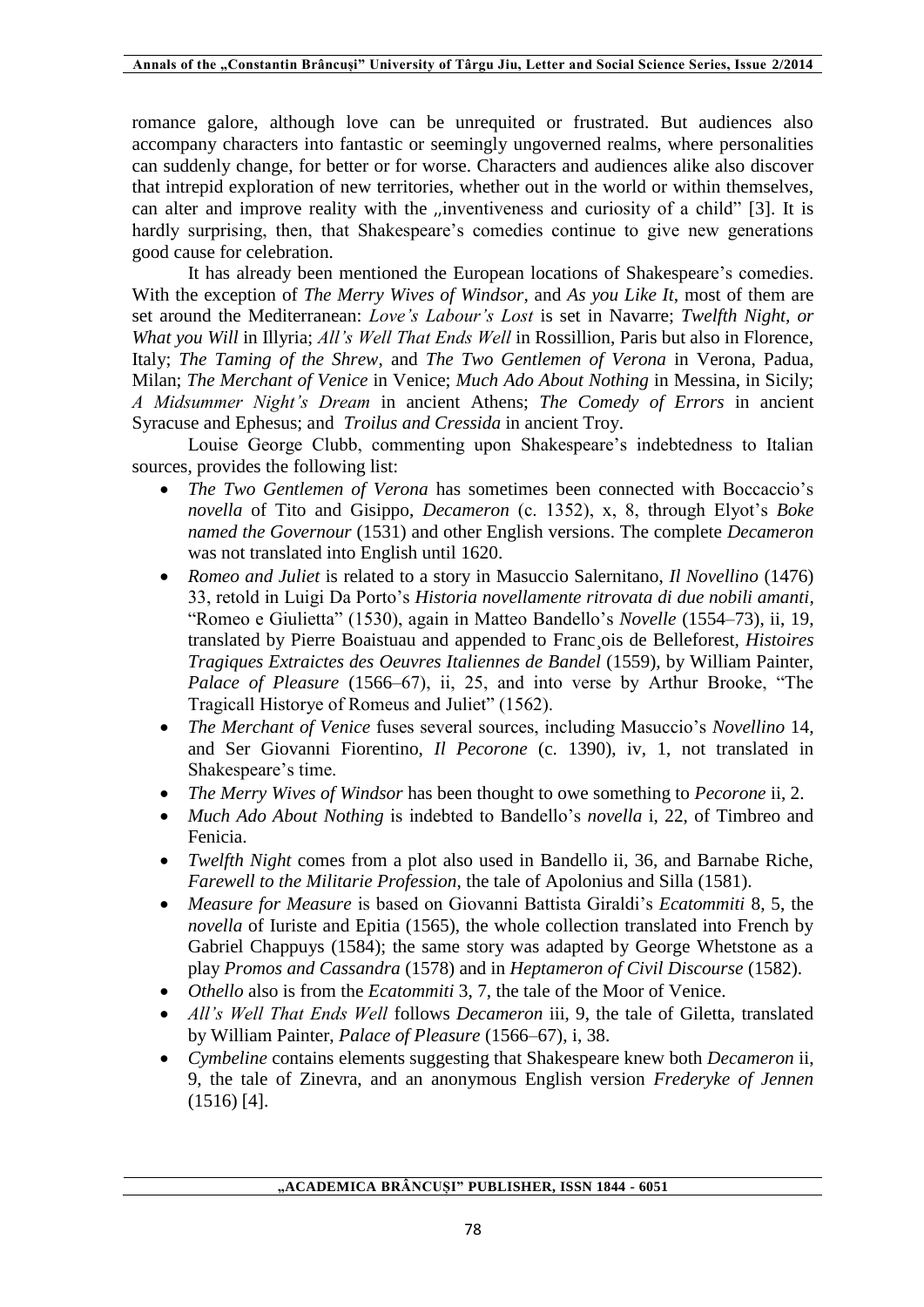More Italian stories than these were known and adapted in England, but the best known were the complete *novelle* collections available in French: Boccaccio's, Bandello's and Giraldi's; and the chivalric romance cycles, of which the crown jewel, Ariosto's *Orlando Furioso*, was translated by John Harington in 1591. All of these narratives were outgrowths of longer traditions, with roots in the classics – Homer, Ovid, Apuleius, Heliodorus, Achilles Tatius – and in folktales from as far away as India, transmitted in the *Gesta Romanorum*, hagiographies, and various other forms.

It fully explains and justifies what I would call "the Mediterranean dimension" of most of Shakespeare's comedies. In *All's Well That Ends Well* – a comedy which takes us from Roussillon to Paris, and from Paris to Florence – we find a surprising linguistic joke played against Paroles, a Frenchman, by his co-nationals, which is meant to demonstrate his inability to speak any foreign languages. This braggart soldier directly descended from the *commedia dell'arte* does not understand the invented words of his captors, who – by such gobbledegook – simply stress that he has nothing to do with military action:

| 2 LORD          | Throca movousus, cargo, cargo, cargo.                       |
|-----------------|-------------------------------------------------------------|
| ALL             | Cargo, cargo, cargo, villiando par corbo, cargo.            |
| <b>PAROLLES</b> | O, ransom, ransom! do not hide mine eyes. [They seize him.] |
| 1 SOLDIER       | Boskos thromuldo boskos.                                    |
| <b>PAROLLES</b> | I know you are the Muskos' regiment:                        |
|                 | And I shall lose my life for want of language;              |
|                 | If there be here German, or Dane, low Dutch,                |
|                 | Italian, or French, let him speak to me; I'll               |
|                 | discover that which shall undo the Florentine.              |
| 1 SOLDIER       | Boskos vauvado: I understand thee, and can speak            |
|                 | thy tongue. Kerely bonto, sir, betake thee to thy           |
|                 | faith, for seventeen poniards are at thy bosom.             |
|                 | (All's Well That Ends Well, 4.1.64-76, emphasis             |
|                 | added)                                                      |

In an earlier play, *Two Gentlemen of Verona*, Shakespeare had specifically addressed this kind of problematic innocence among young men who had no firsthand experience of other countries. "Home-keeping youth have ever homely wits," Valentine advises Proteus, as he dreams of seeing the wonders of the world rather than staying at home:

### VALENTINE

Cease to persuade, my loving Proteus: Home-keeping youth have ever homely wits. Were't not affection chains thy tender days To the sweet glances of thy honour'd love, I rather would entreat thy company To see the wonders of the world abroad, Than, living dully sluggardized at home, Wear out thy youth with shapeless idleness. But since thou lovest, love still and thrive therein, Even as I would when I to love begin.

(*Two Gentlemen of Verona*, 1.1.1-11)

It is no longer a surprise that geographical precision was not Shakespeare's strongest point. The play abounds in geographical confusions but, according to Brennan,

**"ACADEMICA BRÂNCUȘI" PUBLISHER, ISSN 1844 - 6051**